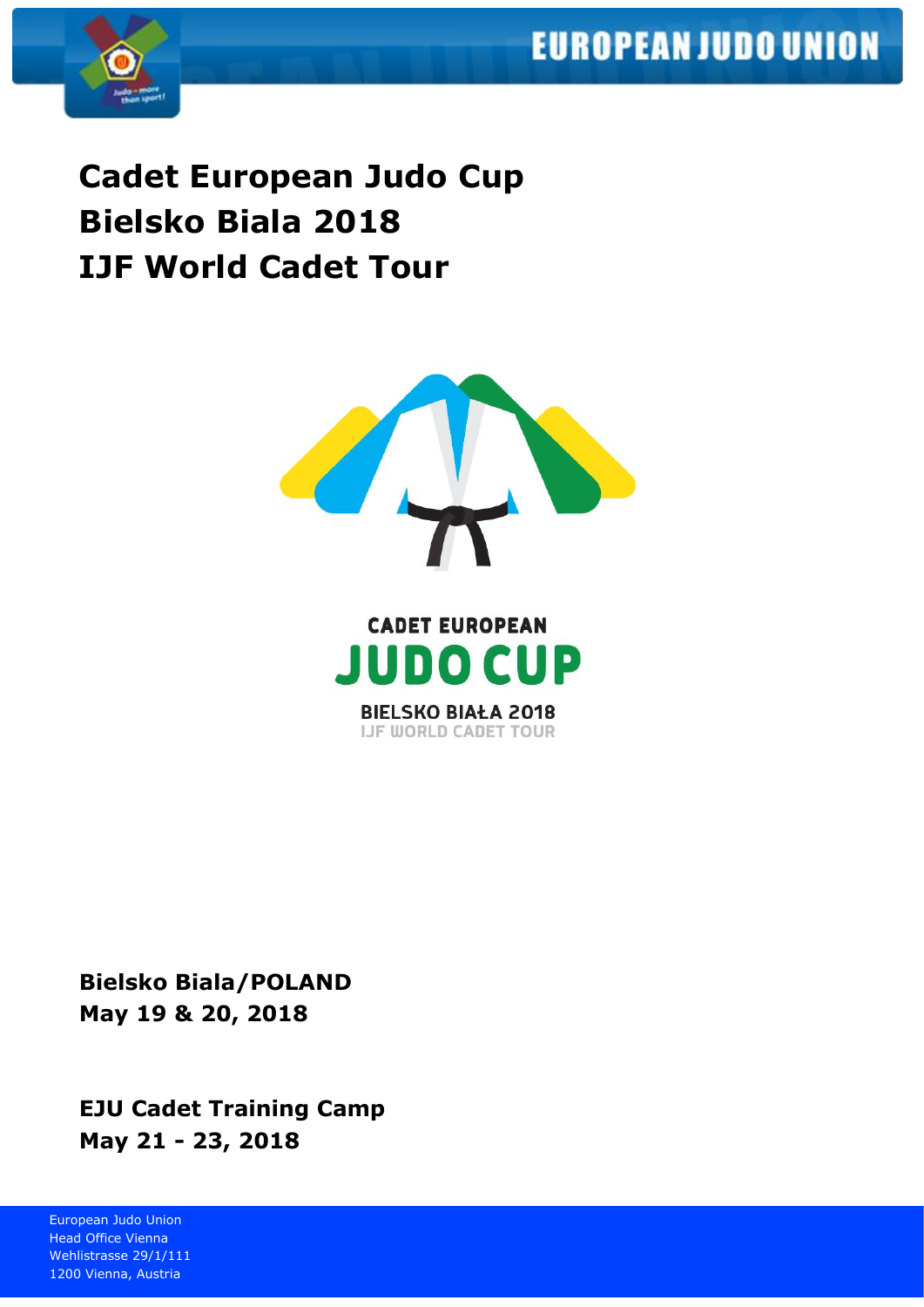### **1. Organizer**

**Polish Judo Association**

| <b>Address:</b> | Macedonska 14, 02-761 Warsaw, Poland |                      |
|-----------------|--------------------------------------|----------------------|
| Email:          | registration@pzjudo.pl               | Tel: +48 530 546 520 |

**Emergency Contact:**

| Accommodation - Patrycja Graczykowska: | +48 530 531 971 |
|----------------------------------------|-----------------|
| Transport - Radoslaw Kowalczyk:        | +48 515 100 605 |

### **2. Program**

Attention: The schedule may be modified according to total number of entries and circumstances of competition.

| <b>Local time</b>                                                                                                                                                                                  | <b>PROGRAM</b>                                                                  | <b>Place</b>                   |  |  |
|----------------------------------------------------------------------------------------------------------------------------------------------------------------------------------------------------|---------------------------------------------------------------------------------|--------------------------------|--|--|
| Friday, May 18th 2018                                                                                                                                                                              |                                                                                 |                                |  |  |
| $10:00 - 17:00$                                                                                                                                                                                    | Accreditation                                                                   | Hotel Ibis                     |  |  |
| Attention: After 17:00 there will be no possibility for adding or changing the entries. Delegations are<br>requested to arrive earlier then 14:00 at the Kraków or Katowice International Airport! |                                                                                 |                                |  |  |
| $18:30 - 19:00$                                                                                                                                                                                    | Unofficial weigh-in                                                             | Hotel Ibis & Debowiec & Vienna |  |  |
| $19:00 - 19:30$                                                                                                                                                                                    | Official weigh-in Girls -40/-44/-48/-52 kg<br>Boys: -50 / -55/ -60/ -66 kg      | Hotel Ibis & Debowiec & Vienna |  |  |
| 20:00                                                                                                                                                                                              | Draw                                                                            | Hotel Ibis                     |  |  |
| After the draw                                                                                                                                                                                     | Meeting of the referees                                                         | Hotel Ibis                     |  |  |
| Saturday, May 19th 2018<br>Girls -40, -44, -48, -52 kg<br>Boys: -50, -55, -60, -66 kg                                                                                                              |                                                                                 |                                |  |  |
| 10:00                                                                                                                                                                                              | Eliminations/Repechage/Semi finals I                                            | Sport Hall BBOSiR              |  |  |
| After                                                                                                                                                                                              | Final Block: Bronze Medal Contests, Finals, Awarding<br>Ceremony                | Sport Hall BBOSiR              |  |  |
| $18:30 - 19:00$                                                                                                                                                                                    | Unofficial weigh-in                                                             | Hotel Ibis & Debowiec & Vienna |  |  |
| $19:00 - 19:30$                                                                                                                                                                                    | Official weigh-in Girls -57 / -63 / -70/ +70 kg<br>Boys: -73 / -81/ -90/ +90 kg | Hotel Ibis & Debowiec & Vienna |  |  |
| Sunday, May 20 <sup>th</sup> 2018<br>Girls -57, -63, -70, +70 kg Boys: -73, -81, -90, +90 kg                                                                                                       |                                                                                 |                                |  |  |
| 10:00                                                                                                                                                                                              | Eliminations/Repechage/Semi finals I                                            | Sport Hall BBOSiR              |  |  |
| After                                                                                                                                                                                              | Final Block: Bronze Medal Contests, Finals, Awarding<br>Ceremony                | Sport Hall BBOSiR              |  |  |
| Monday, May 21 <sup>st</sup> - Wednesday 23 <sup>th</sup> 2018 EJU Cadet Traing Camp                                                                                                               |                                                                                 |                                |  |  |
| Monday, May 21st -<br>Wednesday 23th                                                                                                                                                               | Morning trainings, separately for girls and boys                                | Sport Hall BBOSiR              |  |  |
| Monday, May 21st -<br>Wednesday 23th                                                                                                                                                               | Afternoon trainings, separately for girls and boys                              | Sport Hall BBOSiR              |  |  |

### **3. Competition Place**

#### **SPORT HALL BBOSiR**

*Address:* Karbowa 26, 43-300 Bielsko-Biała, Poland; www.bbosir.bielsko.pl/

### **4. Age**

15, 16 and 17 years old (Born in 2001, 2002 and 2003)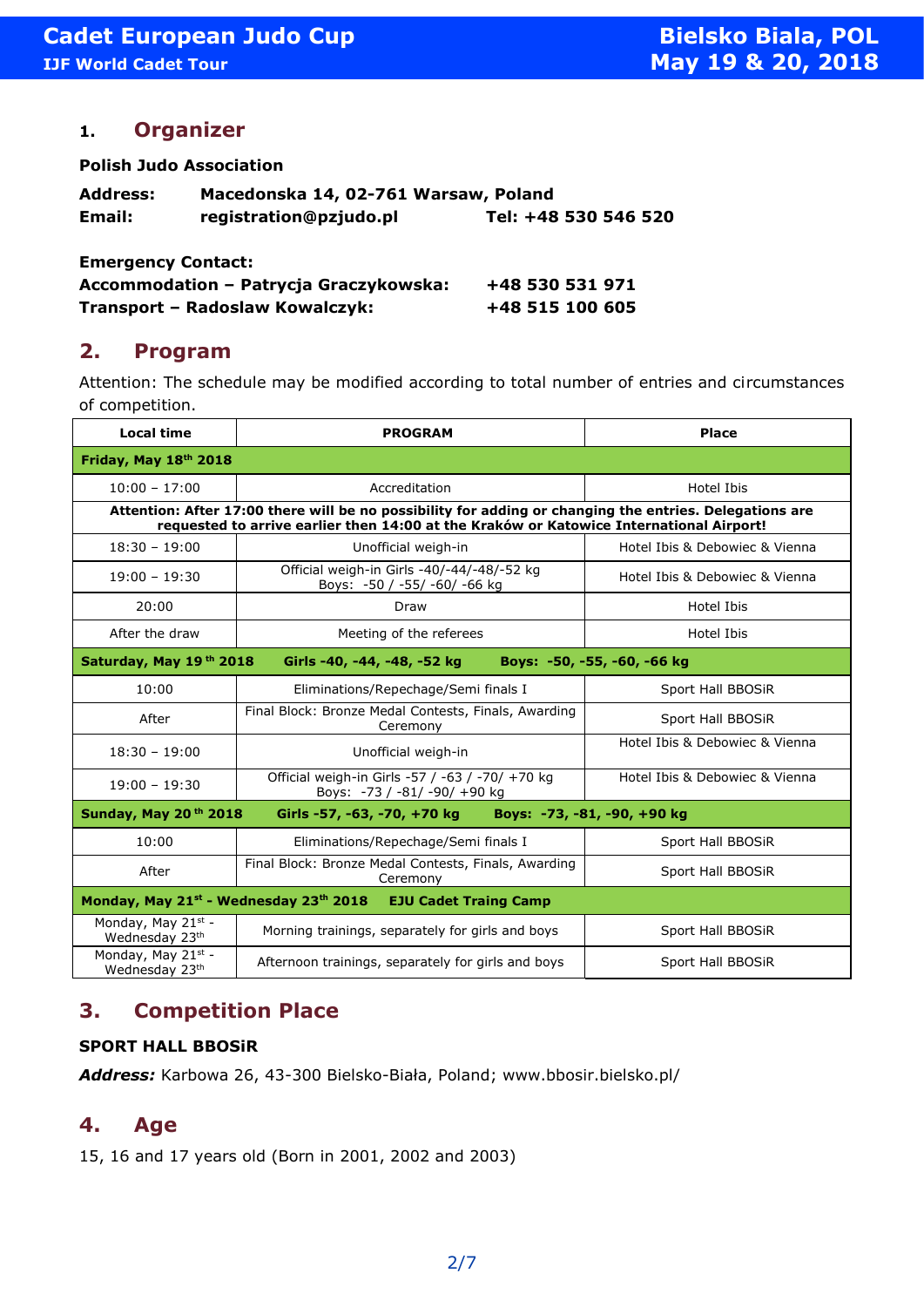# **5. Participation**

This Cadet European Judo Cup is open for all EJU/IJF Member Federations. There is no limit in the number of participation for each weight category for every federation. The competitors must be of the same nationality as the National Federation, which enters them.

### **6. Categories & Duration**

Male: -50, -55, -60, -66, -73, -81, -90, +90 Female: -40, -44, -48, -52, -57, -63, -70, +70 Duration: 4 minutes Golden Score: No time limit

# **7. Entry Fee**

An EJU entry fee of **10€** per athlete must be paid in order to participate to the contest.

# **8. JUDOBASE Registration**

All participants and delegates must be registered for this event in the IJF Registration System (**JUDOBASE)**:<https://admin.judobase.org/> .

Deadline for JUDOBASE Registration is **Monday May 14th 2018.**

After the deadline further registrations (late entries, replacements) are exclusively handled during accreditation according to the following rules:

|                                                                                          | <b>NO IJF Official ID Card</b>                     | Late entry<br><b>IJF Official ID Card: YES</b> | Replacement<br><b>IJF Official ID Card: YES</b> |
|------------------------------------------------------------------------------------------|----------------------------------------------------|------------------------------------------------|-------------------------------------------------|
| <b>Athletes</b>                                                                          |                                                    | 30€                                            | 0€                                              |
| <b>Other delegates</b><br>(Head of delegation,<br><b>Coaches, Physios,</b><br>Doctors, ) | • ENTRY NOT POSSIBLE<br>• REPLACEMENT NOT POSSIBLE | 0€                                             | 0€                                              |

**Please note:**

- Above mentioned late entry fee has to be paid in cash on spot.
- Persons without IJF ID Card can only be entered on spot, if IJF ID Card will be ordered until end of Accreditation.
- Persons, who are banned by their Federation cannot be entered as late entry or replacement.

### **9. Deadlines**

| <b>JUDOBASE Registration:</b>              | Monday, $14$ <sup>th</sup> May 2018 |
|--------------------------------------------|-------------------------------------|
| <b>JUDOBASE Registration for referees:</b> | Friday, $4th$ May 2018              |
| Travel details:                            | Friday, $11th$ May 2018             |
| Hotel Reservation and Payment:             | Friday, 4 <sup>th</sup> May 2018    |
| Visa Application:                          | Friday, 4 <sup>th</sup> May 2018    |

### **10. Accreditation & Control of Nationality**

At least one team official and maximum two must attend the accreditation on **Friday from 10:00 to 17:00** in order to confirm the delegation. Without this confirmation in time, a nation/club will not be put into the draw and will not be allowed to compete.

Passports or photocopies of passports from all competitors must be available on request (national ID Card showing nationality and date of birth or a copy is also accepted). An EJU accreditation card with a photograph will be issued to competitors and officials.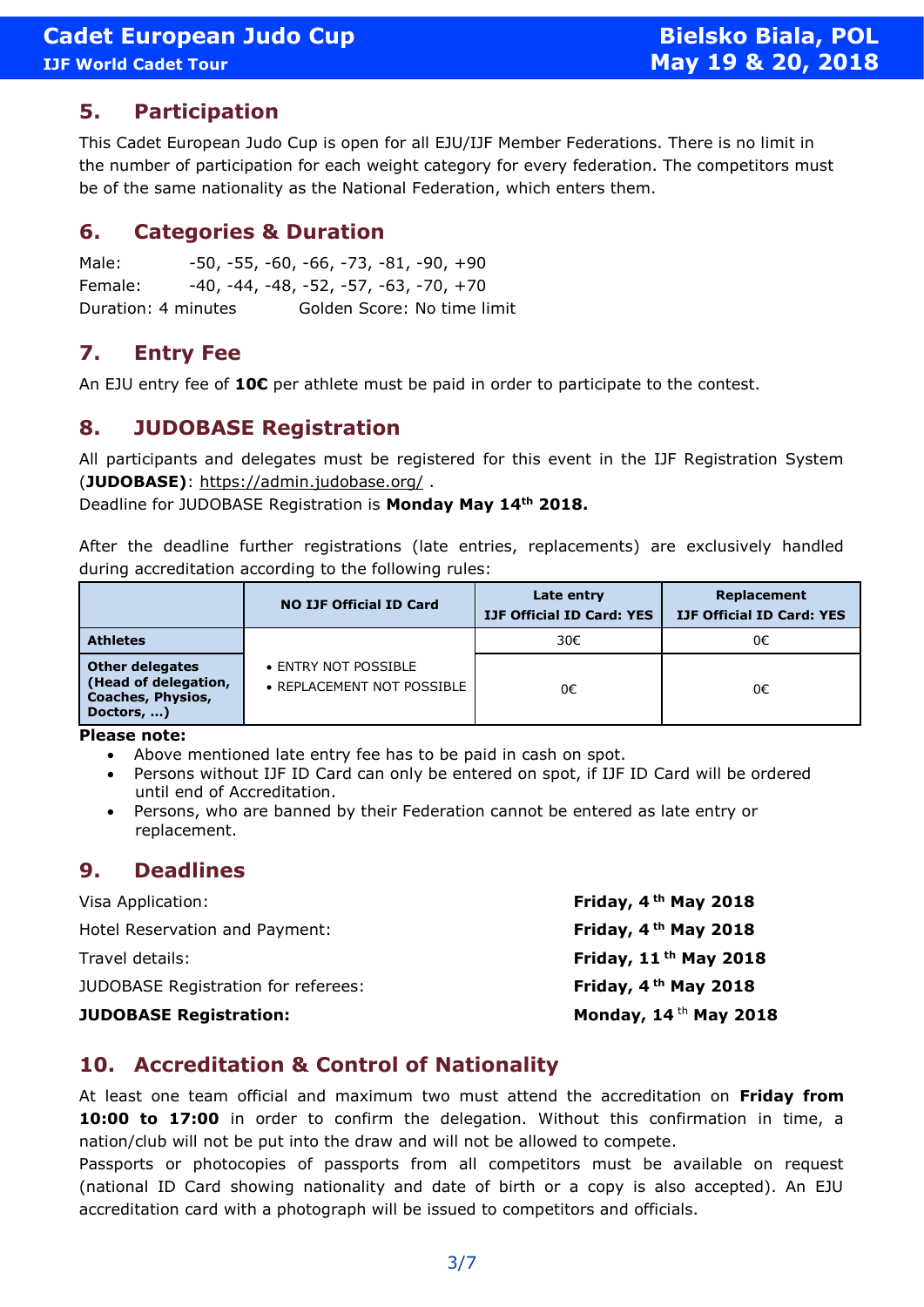### **11. Competition Mode**

The competition will be conducted in accordance with the latest IJF SOR and IJF Refereeing Rules.

Competition systems according to number of participants:

- 6 and more entries: Double repechage
- 3,4,5 entries: Round robin
- 2 entries: better of 2 fights, if 1-1 the third match will decide

In order for an athlete to obtain points for the IJF Cadets Ranking List, her/his weight category should have participants from at least 2 different countries. If this is not the case, the competition can still be held, according to the organiser's decision.

If, by the nominal deadline, there is only one country inscribed in any weight category, the organiser is obliged to inform immediately the National Federation concerned.

### **12. Draw**

The draw will take place on **Friday at 20:00**(see program).

The top eight (8) from the entered competitors in each weight category will be seeded according to the current IJF Cadets World Ranking List.

# **13. Weigh-in**

**The official weigh in of athletes will be scheduled the day before the competition at 19:00** (see program).

Athletes are not allowed to weigh-in naked. Boys must wear at least underwear and girls at least underwear and a T-shirt. Additional 100g will be allowed for their weight category limits.

**Athletes must present accreditation card and his/her passport (National ID Card showing nationality and date of birth are also accepted).**

Random weight checks of 4 (four) athletes per weight category (except for the  $+$ categories) with the same rules as the official weigh-in can be organized before the first fights in the morning of the competition. The weight of the athlete cannot be more than 5% higher (without judogi) than the official maximum weight limit of the category. **Athletes must present their EJU accreditation card, passport is not required. The Official weigh-in and Random weigh-in will proceed according to related Articles of IJF SOR.** 

# **14. Refereeing**

Each federation may enter 3 referees. The organizing federation may enter as many referees as required for the realisation of the tournament. The requirement in refereeing is at least the highest national licence with at least 2 years of experience.

The Referee Meeting will be held **on Friday evening** (see program). The attendance to the Referee meeting is strictly compulsory. The referees should be dressed formally for this meeting. **JUDOBASE registration deadline for referees: Friday, 4 th May 2018**

#### **The bow:**

- The contestants must not shake hands BEFORE the start of the contest.
- When the athletes are leaving the mat they must wear judogi in proper way and are not allowed to take out any part of the judogi or the belt before leaving the field of play.

#### **Special Refereeing Rules for Cadets:**

• Application of kansetsu-waza is allowed and should continue until Maitta, tapping twice or the contestant is incapacitated by the effect of kansetsu-waza.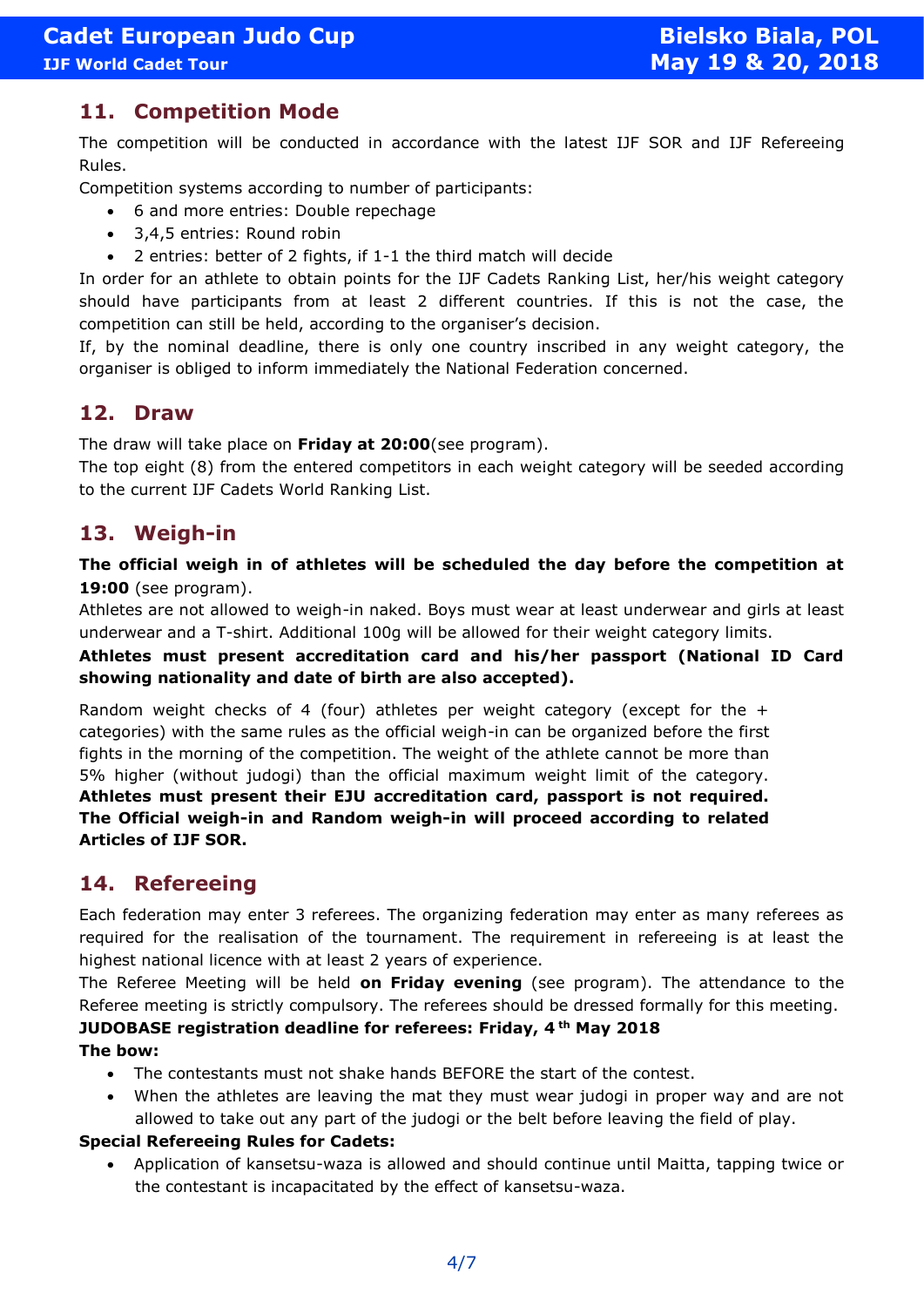• Application of shime waza is allowed. An athlete who has lost consciousness due to shime waza is not allowed to continue the competition.

# **15. Coaching**

All coaches must fully adhere to the Code of Conduct for Judo Coaches.

Dress Code Draw: Jacket suit and tie Elimination rounds: National track suit with trousers reaching down to shoes or jacket suit with tie Final block: Jacket suit with tie

# **16. Transport**

#### **Airport: Kraków and Katowice International Airport**

The organizer will provide transfers between the Kraków and Katowice International Airport and official hotel and between the official hotel and competition venue. Transportation will be offered only to those participants who are accommodated via the organizer.

Price for the transportation Kraków or Katowice International Airport - Bielsko-Biała is 25 € per person both ways.

# **17. Accommodation**

#### **CATEGORY A - Parkhotel Vienna\*\*\*\***

Address: Bystrzanska 48, 43-309 Bielsko-Biala Distance from the Sports Hall: 4,5 km

| <b>Prices Per person</b><br><b>B&amp;B</b> |      | Lunch in<br>the venue | Dinner in<br>the hotel |  |
|--------------------------------------------|------|-----------------------|------------------------|--|
| <b>Single</b>                              | 100€ |                       |                        |  |
| <b>Twin/Triple</b>                         | 75 € | 10 €<br>15€           |                        |  |
|                                            |      | .                     |                        |  |

Single rooms depend on availability.

#### **CATEGORY B - Hotel Ibis Styles Bielsko-Biala\*\*\***

Address: Zywiecka 93, 43-300, Bielsko-Biala Distance from the Sports Hall: 4,5 km

| <b>Prices Per person</b><br>B&B |               | Lunch in<br>the venue | Dinner in<br>the hotel |
|---------------------------------|---------------|-----------------------|------------------------|
| <b>Single</b>                   | 95 $\epsilon$ |                       |                        |
| <b>Twin/Triple</b>              | 70€           | 10€<br>15 €           |                        |
|                                 |               | .                     |                        |

Single rooms depend on availability.

#### **CATEGORY C - Hotel "Debowiec"**

Address: Hotel "Debowiec", Aleja Armii Krajowej 220, 43-300 Bielsko Biala Distance from the Sports Hall: 650 m

| <b>Prices Per person</b> |      | Lunch in the | Dinner in |
|--------------------------|------|--------------|-----------|
| B&B                      |      | venue        | the hotel |
| <b>Single</b>            | 90 € | 10 €         | 15€       |
| <b>Twin/Triple</b>       | 65 € |              |           |

Single rooms depend on availability.

#### **PACKAGE**

| Prices Per person - Full board                    |                      | Double/Triple | <b>Single</b> |  |
|---------------------------------------------------|----------------------|---------------|---------------|--|
| <b>Tournament and TC package</b>                  | 18-23 May / 5 nights | 345 €         | 470 €         |  |
| <b>Tournament package</b><br>18-21 May / 3 nights |                      | 215€          | 290€          |  |
| Single rooms denend on availability               |                      |               |               |  |

e rooms depend on availability.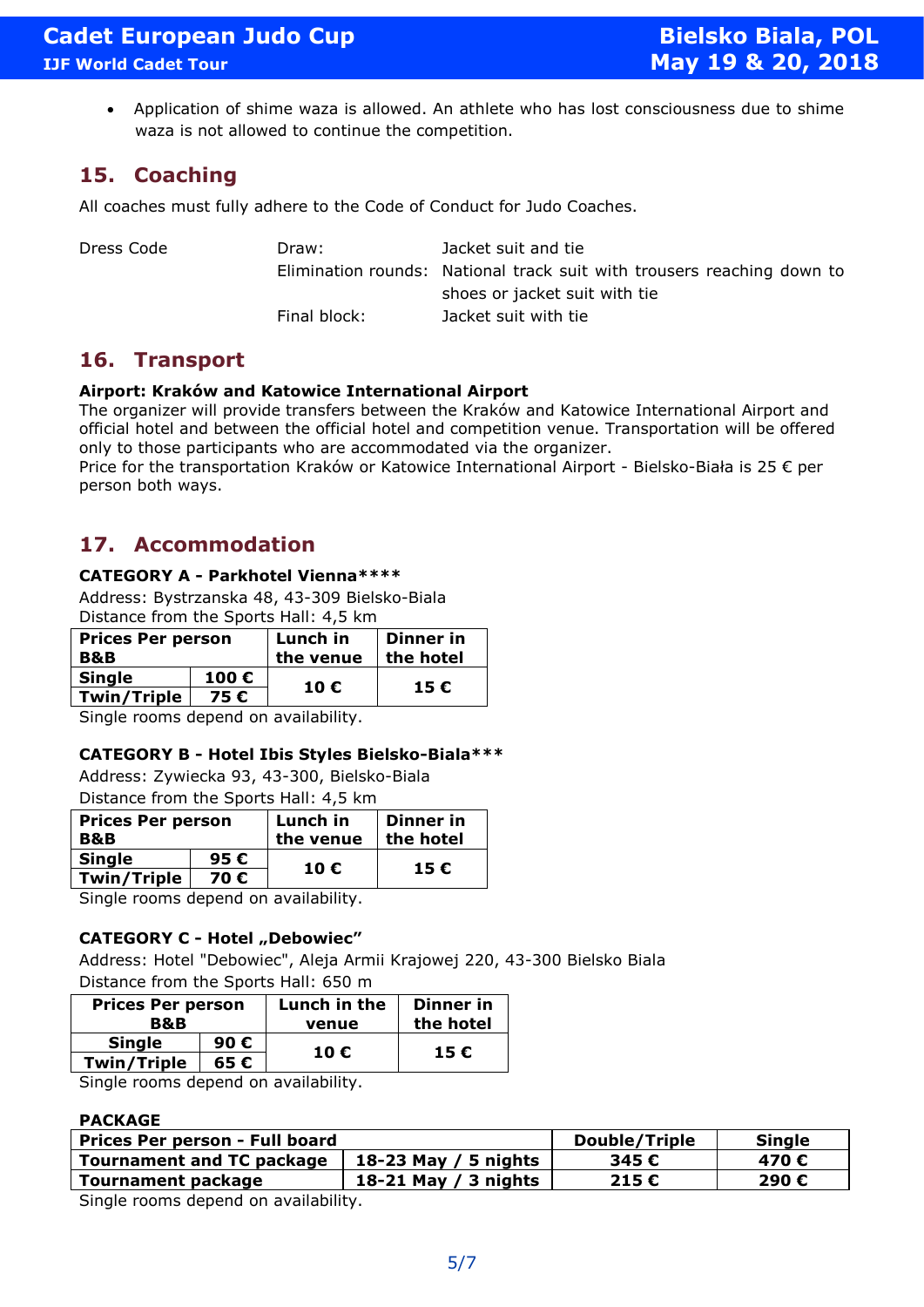All participants to be accredited must stay at the official hotel for competition and camp. Reservations at the official hotels have to be booked exclusively through the organizer on a first come - first serve basis.

The Prices are the same for the Training Camp.

#### **Hotel reservation and payment deadline: Friday, 4 th May 2018**

Possible reservations of extra rooms after the hotel reservation deadline will be surcharged with an additional 10%. NO exceptions will be made.

Countries which cannot make bank transfers are entitled to pay in cash money upon arrival without any surcharge, if they inform the organizer and specify the number of participants before the hotel reservation deadline.

#### **Delegates accommodated in non-official hotel will pay Accreditation Fee 100 EURO per athlete and delegate.**

#### **Cancellations**

Up to 30 days before arrival: no charge 29 – 15 days before arrival: 50% refund Less than 15 days: no refund

Important: Injuries, visa problems or sickness are not valid reasons for cancellation of rooms. In case of any damage to hotel property or competition venue caused by members of a delegation, their national federation will be charged by the organizing committee.

### **18. Payment**

Kindly complete the payment for accommodation and entry fee to our bank account:

| Name of Account Holder: | <b>POLISH JUDO ASSOCIATION</b>      |
|-------------------------|-------------------------------------|
| Address:                | Macedonska 14, 02-761 WARSZAWA      |
| Name of bank:           | BZ WBK S.A. 1 Oddział w Bytomiu     |
| Account No. IBAN:       | PL 21 1090 2011 0000 0001 3384 2846 |
| SWIFT address:          | <b>WBKPPLPP</b>                     |
| Payment Title:          | EC CADETS POL 2018_(your NOC)       |
|                         |                                     |

All bank fees and money transfer costs must be paid by the sender federation.

# **19. Judogi Control**

#### **Approved Judogi**

All Judoka must compete in IJF Approved Judogi (only red label allowed) and Judogis from all IJF suppliers are allowed (see www.ijf.org  $\rightarrow$  Official Supplier List).

#### **Judogi Control**

It will be operated with a Sokuteiki prior to the fight. Judogi must have an IJF Official Label "APPROVED JUDOGI" with an optical code which cannot be falsified. The label will be controlled with an optical lamp. Each of the competition clothing articles (jacket, trousers and belt) must have an IJF official label.

#### **Backnumber**

Each competitor taking part in the EJU events is obliged to have sewn on the back of his Judogi the official backnumber (both EJU and IJF are allowed) bearing his surname and his National Olympic Committee abbreviation. The backnumber can be ordered from [www.mybacknumber.com](http://www.mybacknumber.com/) or [www.ijfbacknumber.com](http://www.ijfbacknumber.com/) (Attention: production and delivery may take around 4 weeks). The SPONSOR part (if needed) will be given to the head of delegation during registration, and the athletes can stick it themselves using the special glue on the back number.